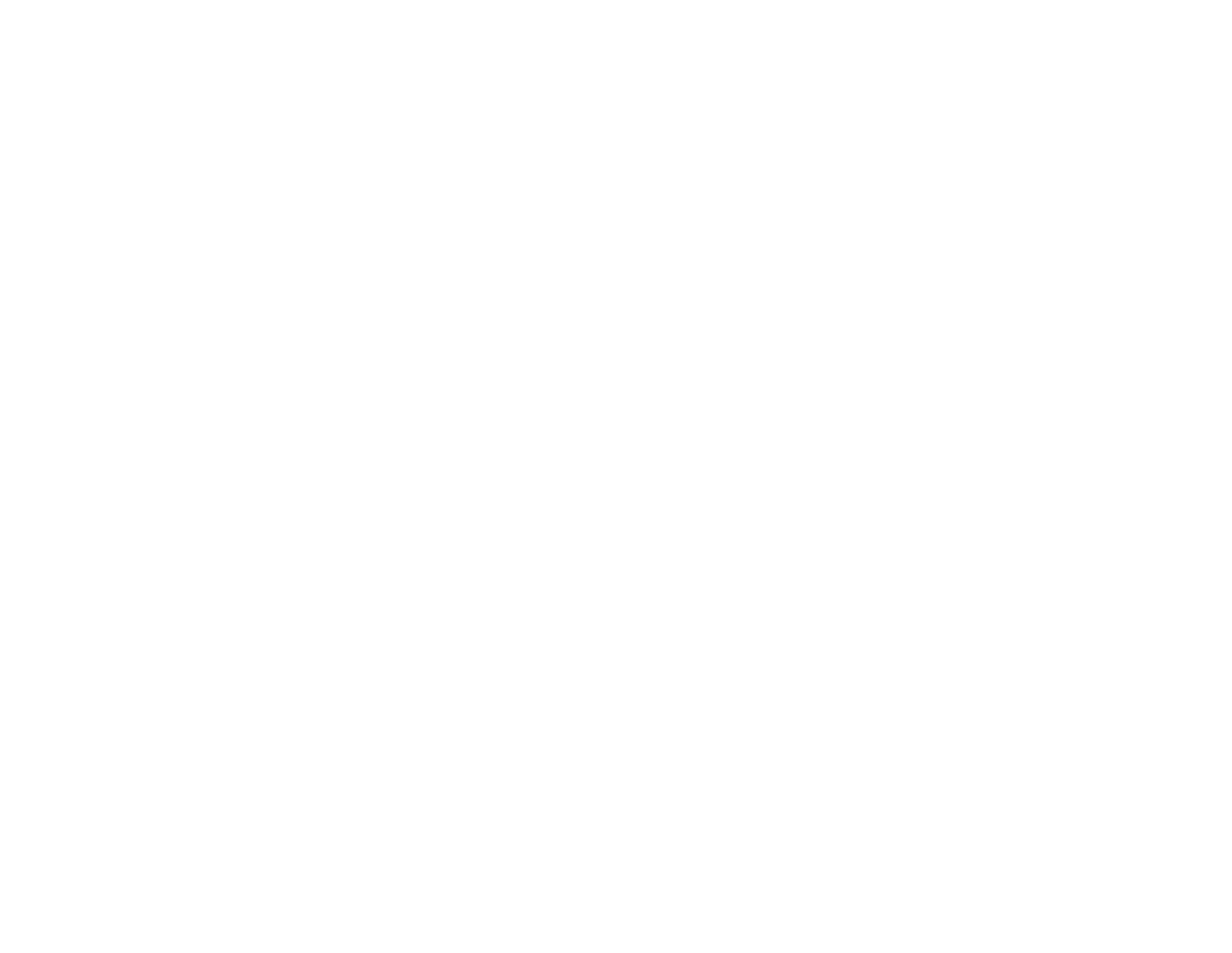#### AKC Rules, Regulations, Policies and Guidelines are available on the American Kennel Club Web site, www.akc.org

#### **AGREEMENT**

I (we) agree that the club holding this event has the right to refuse this entry for cause which the club shall deem sufficient. In consideration of the acceptance of this entry and of the holding of this event and of the opportunity to have the dog judged and to win prizes, ribbons, or trophies, I (we) agree to hold the AKC, the event-giving club, their members, directors, governors, officers, agents, superintendents or event secretary and the owner and/or lessor of the premises and any provider of services that are necessary to hold this event and any employees or volunteers of the aforementioned parties, and any AKC approved judge, judging at this event, harmless from any claim for loss or injury which may be alleged to have been caused directly or indirectly to any person or thing by the act of this dog while in or about the event premises or grounds or near any entrance thereto, and I (we) personally assume all responsibility and liability for any such claim; and I (we) further agree to hold the aforementioned parties harmless from any claim for loss, injury or damage to this dog. Additionally, I (we) hereby assume the sole responsibility for and agree to indemnify, defend and save the aforementioned parties harmless from any and all loss and expense (including legal fees) by reason of the liability imposed by law upon any of the aforementioned parties for damage because of bodily injuries, including death at any time resulting therefrom, sustained by any person or persons, including myself (ourselves), or on account of damage to property, arising out of or in consequence of my (our) participation in this event, however such, injuries, death or property damage may be caused, and whether or not the same may have been caused or may be alleged to have been caused by the negligence of the aforementioned parties or any of their employees, agents, or any other persons. **I (WE) AGREE THAT ANY CAUSE OF ACTION, CONTROVERSY OR CLAIM ARISING OUT OF OR RELATED TO THE ENTRY, EXHIBITION OR ATTENDANCE AT THE EVENT BETWEEN THE AKC AND THE EVENT-GIVING CLUB (UNLESS OTHERWISE STATED IN ITS PREMIUM LIST) AND MYSELF (OURSELVES) OR AS TO THE CONSTRUCTION, INTERPRETATION AND EFFECT OF THIS AGREEMENT SHALL BE SETTLED BY ARBITRATION PURSUANT TO THE APPLICABLE** 

**RULES OF THE AMERICAN ARBITRATION ASSOCIATION. HOWEVER, PRIOR TO ARBITRATION ALL APPLICABLE AKC BYLAWS, RULES, REGULATIONS AND PROCEDURES MUST FIRST BE FOLLOWED AS SET FORTH IN THE AKC CHARTER AND BYLAWS, RULES, REGULATIONS, PUBLISHED POLICIES AND GUIDELINES.**

#### **INSTRUCTIONS**

1. (Variety) if you are entering a dog of breed in which there are varieties for show purposes, please designate the particular variety you are entering, i.e., Cocker Spaniel (solid color black, ASCOB, parti-color), Beagles (not exceeding 13 in., over 13 in. but not exceeding 15 in.), Dachshunds (longhaired, smooth, wirehaired), Collies (rough, smooth), Bull Terriers (colored, white), Manchester Terriers (standard, toy), Chihuahuas (smooth coat, long coat), English Toy Spaniels (King Charles and Ruby, Blenheim and Prince Charles), Poodles (toy, miniature, standard).

2. The following categories of dogs may be entered and shown in Best of Breed competition: Dogs that are Champions of Record and dogs which, according to their owners' records, have completed the requirements for a championship, but whose championships are unconfirmed. The showing of unconfirmed Champions in Best of Breed competition is limited to a period of 90 days from the date of the show where the dog completed the requirements for a championship.

3. (Event Class) Consult the classification in this premium list. If the event class in which you are entering your dog is divided, then, in addition to designating the class, specify the particular division of the class in which you are entering your dog, i.e, age division, color division, weight division.

4. A dog must be entered in the name of the person who actually owned it at the time entries for an event closed. If a registered dog has been acquired by a new owner it must be entered in the name of its new owner in any event for which entries closed after the date of acquirement, regardless of whether the new owner has received the registration certificate indicating that the dog is recorded in his/her name. State on entry form whether transfer application has been mailed to the AKC. (For complete rules, refer to Chapter 11, Section 3.)

5. Mixed Breed dogs entering classes for Agility, Obedience, and Rally trials should mark Breed as "All-American Dog/Mixed Breed." Sire and Dam information shall remain blank for mixed breed entrants

| If this entry is for Jr. Showmanship please give the following information: |  |  |
|-----------------------------------------------------------------------------|--|--|
|-----------------------------------------------------------------------------|--|--|

Jr's Date of Birth

 $\mathcal{L}=\mathcal{L}^{\mathcal{L}}$  , where  $\mathcal{L}^{\mathcal{L}}$  , we have the set of the set of the set of the set of the set of the set of the set of the set of the set of the set of the set of the set of the set of the set of the set of

ADDRESS\_\_\_\_\_\_\_\_\_\_\_\_\_\_\_\_\_\_\_\_\_\_\_\_\_\_\_\_ \_\_\_\_\_\_\_\_\_\_\_\_\_\_\_\_\_\_\_\_\_\_\_\_\_\_\_\_\_\_\_\_

CITY\_\_\_\_\_\_\_\_\_\_\_\_\_\_\_\_\_\_\_\_\_\_\_\_\_\_\_\_\_\_\_\_\_\_\_\_\_\_ STATE \_\_\_\_\_\_\_\_\_\_\_\_\_\_ ZIP

.

*"I do not now, and will not at any time, act as an agent/handler for pay while continuing to compete in Junior Showmanship."*

*Signature of Junior\_\_\_\_\_\_\_\_\_\_\_\_\_\_\_\_\_\_\_\_\_\_\_\_\_\_\_\_\_\_\_\_\_\_*

*\_\_\_\_\_\_\_\_\_\_\_\_\_\_\_\_\_\_\_\_\_\_\_\_\_\_\_\_\_\_\_\_\_\_\_\_\_* 

*If Jr. Handler is not the owner of the dog identified on the face of this form, what is the relationship of the Jr. Handler to the owner?* 

(Event #2022193905 and #2022193906 **THE GERMAN SHEPHERD DOG CLUB OF ROCHESTER, NY, INC.**

Junius Volunteer Firemen's Field, RT 318, Waterloo, NY

**Saturday, July 9, 2022. Conformation only** AM **□** PM **□**.

ENTRY FEES; \$30.00 for the first entry of each dog, except-- Puppy Classes are \$25.00, Amateur Handler Owner and Bred By Exhibitor classes are \$27.00. (All of the above include a \$.50 AKC recording fee and a \$3.00 AKC service fee). \$27 for each additional entry of the same dog. Jr. Showmanship \$24.00 and as an additional entry \$20.

 Closing Date for Entries: 6:00 p.m. on Wednesday June 22, 2022 at the Show Secretary's address, after which time entries cannot be accepted, canceled, or substituted.ENTRIES RECEIVED WITHOUT FEES WILL NOT BE ACCEPTED. Mail all entries to: MARY ANN HARTLEY, 4140 ONTARIO CENTER RD, WALWORTH, NY 14568 Make all checks and money orders payable to: GSDC OF ROCHESTER, NY, INC. Canadian Exhibitors must make fees payable in US FUNDS.

I enclose \$\_\_\_\_\_\_\_\_\_\_\_\_\_\_\_for entry fees<br>IMPORTANT—(<u>PLEASE PRINT CLEARLY</u>) Read carefully instructions on reverse side before filing out. Numbers in the boxes

| 5 BREED                                                                                                                                                                                                                                                                                                                                                                                                                                                                                                                                                                                                                                                                                                                                                                                                                                                                                                                                                                                     | <b>VARIETY</b> | $\overline{1}$                                                                         |   | <b>SEX</b>                   |  |
|---------------------------------------------------------------------------------------------------------------------------------------------------------------------------------------------------------------------------------------------------------------------------------------------------------------------------------------------------------------------------------------------------------------------------------------------------------------------------------------------------------------------------------------------------------------------------------------------------------------------------------------------------------------------------------------------------------------------------------------------------------------------------------------------------------------------------------------------------------------------------------------------------------------------------------------------------------------------------------------------|----------------|----------------------------------------------------------------------------------------|---|------------------------------|--|
| 2.3<br>COC<br><b>SHOW</b><br>CLASS                                                                                                                                                                                                                                                                                                                                                                                                                                                                                                                                                                                                                                                                                                                                                                                                                                                                                                                                                          |                | <b>CLASS</b><br><b>DIVISION</b><br>Weight, color, etc.                                 | 3 |                              |  |
| <b>ADDITIONAL CLASSES</b><br><b>OBEDIENCE CLASS (Jump Height)</b>                                                                                                                                                                                                                                                                                                                                                                                                                                                                                                                                                                                                                                                                                                                                                                                                                                                                                                                           |                | RALLY CLASS (Jump Height)                                                              |   | JR. SHOWMANSHIP CLASS        |  |
| NAME OF (See Back)<br>JUNIOR HANDLER (If any)                                                                                                                                                                                                                                                                                                                                                                                                                                                                                                                                                                                                                                                                                                                                                                                                                                                                                                                                               |                |                                                                                        |   | JR. HANDLER<br><b>NUMBER</b> |  |
| <b>FULL</b><br><b>NAME</b><br>OF DOG                                                                                                                                                                                                                                                                                                                                                                                                                                                                                                                                                                                                                                                                                                                                                                                                                                                                                                                                                        |                |                                                                                        |   |                              |  |
| Enter number here                                                                                                                                                                                                                                                                                                                                                                                                                                                                                                                                                                                                                                                                                                                                                                                                                                                                                                                                                                           |                | DATE OF                                                                                |   |                              |  |
| AKC <sup>®</sup> NO.<br>PAL/ILP NO.<br>FOREIGN REG NO. & COUNTRY                                                                                                                                                                                                                                                                                                                                                                                                                                                                                                                                                                                                                                                                                                                                                                                                                                                                                                                            |                | <b>BIRTH</b><br>PLACE OF<br>BIRTH (list country)<br>Do not print the above in catalog. |   |                              |  |
| <b>BREEDER</b>                                                                                                                                                                                                                                                                                                                                                                                                                                                                                                                                                                                                                                                                                                                                                                                                                                                                                                                                                                              |                |                                                                                        |   |                              |  |
| <b>SIRE</b>                                                                                                                                                                                                                                                                                                                                                                                                                                                                                                                                                                                                                                                                                                                                                                                                                                                                                                                                                                                 |                |                                                                                        |   |                              |  |
| <b>DAM</b>                                                                                                                                                                                                                                                                                                                                                                                                                                                                                                                                                                                                                                                                                                                                                                                                                                                                                                                                                                                  |                |                                                                                        |   |                              |  |
| $\overline{4}$                                                                                                                                                                                                                                                                                                                                                                                                                                                                                                                                                                                                                                                                                                                                                                                                                                                                                                                                                                              |                |                                                                                        |   |                              |  |
|                                                                                                                                                                                                                                                                                                                                                                                                                                                                                                                                                                                                                                                                                                                                                                                                                                                                                                                                                                                             |                |                                                                                        |   |                              |  |
|                                                                                                                                                                                                                                                                                                                                                                                                                                                                                                                                                                                                                                                                                                                                                                                                                                                                                                                                                                                             |                |                                                                                        |   |                              |  |
|                                                                                                                                                                                                                                                                                                                                                                                                                                                                                                                                                                                                                                                                                                                                                                                                                                                                                                                                                                                             |                |                                                                                        |   |                              |  |
| NAME OF OWNER'S AGENT<br>(IF ANY) AT THE SHOW WILL ARE AND THE RESERVE TO A SERVE THE SHOW WILL ASSESS TO A SERVE THE SHOW WILL ASSESS TO A SHOW THAT A STATE OF THE SHOW WILL ASSESS TO A STATE OF THE SHOW WILL ASSESS TO A STATE OF THE SHOW WILL AS                                                                                                                                                                                                                                                                                                                                                                                                                                                                                                                                                                                                                                                                                                                                     |                |                                                                                        |   |                              |  |
|                                                                                                                                                                                                                                                                                                                                                                                                                                                                                                                                                                                                                                                                                                                                                                                                                                                                                                                                                                                             |                |                                                                                        |   |                              |  |
| I CERTIFY that I am the actual owner of the dog, or that I am the duly authorized agent of the actual owner whose name I have entered above. In<br>consideration of the acceptance of this entry. I (we) agree to abide by the rules and regulations of the American Kennel Club in effect at the time of this<br>event, and by any additional rules and regulations appearing in the premium list for this event, and further agree to be bound by the "Agreement"<br>printed on the reverse side of this entry form. I (we) certify and represent that the dog entered is not a hazard to persons or other dogs. This entry is<br>submitted for acceptance on the foregoing representation and Agreement. I (we) agree to conduct myself (ourselves) in accordance with all such<br>Rules and Regulations (including all provisions applying to discipline) and to abide by any decisions made in accord with them.<br>SIGNATURE of owner or his agent duly authorized to make this entry |                | Are you a new member? YES                                                              |   |                              |  |

|  |  | (FRONT & BACK OF ENTRY FORM MUST BE INCLUDED) |  |  |  |  |
|--|--|-----------------------------------------------|--|--|--|--|
|--|--|-----------------------------------------------|--|--|--|--|